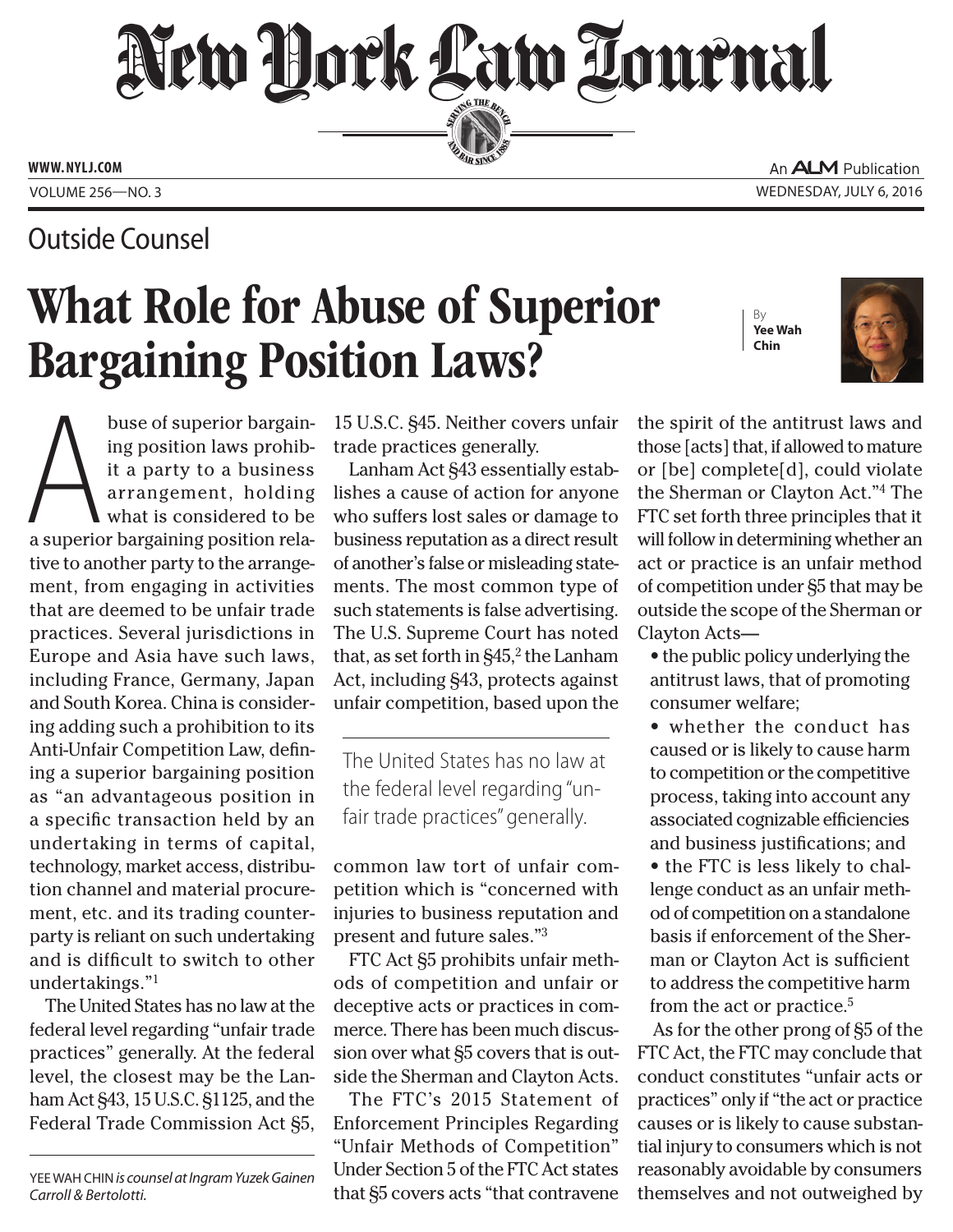countervailing benefits to consumers or to competition."6

Therefore, at the federal level, there are no laws that cover unfair trade practices generally.

## **United States**

With respect to abuse of superior bargaining position in particular, the United States has no law that addresses that concept generally. The Robinson-Patman Act, 15 U.S.C. §13, might be considered a type of abuse of comparative advantage position law. The Robinson-Patman Act prohibits price discrimination among similarly situated customers that might injure competition, the discriminatory provision of or payment for services, and inducing or knowingly receiving discriminatory prices. It was enacted during the Great Depression to address concerns about the comparative advantage position of downstream players, specifically large supermarket chains such as A&P.7

However, the United States is a federal system, and U.S. states may and do enact laws that overlap with or fill in gaps in federal laws, and/or are inconsistent with federal laws. Many states have enacted laws that address unfair competition that are similar to §43 of the Lanham Act.<sup>8</sup> Many have also diverged from federal law in continuing to apply the per se rule to resale price maintenance.<sup>9</sup> Thirtyfive states have enacted Illinois Brick repealer statutes, $10$  to make it clear that those states' antitrust laws allow indirect purchasers to recover damages for overcharges resulting from antitrust violations, contrary to the rule under federal law established by the Supreme Court in *[Illinois Brick](CITE: 431 U.S. 720) [Co. v. Illinois](CITE: 431 U.S. 720)*. 11 Beyond those general laws, many states also have specific

laws that reflect concerns with superior bargaining positions.

Many states have laws regarding automobile dealerships and franchise relationships that reflect concerns similar to those that drive comparative advantage position laws. Franchises and automobile dealerships may be the two most common areas of sectoral regulation by U.S. states protecting the distributor relative to the manufacturer. California's Franchise Investment Law<sup>12</sup> and Vehicle Code,<sup>13</sup> and New York's Franchise Act<sup>14</sup> and Franchised Motor Vehicle Dealer  $Act^{15}$  may be good examples of the genre.

Both California's and New York's franchise laws require registration with the state authority that includes detailed financial statements by franchisors who seek to appoint franchisees in the state and set forth detailed disclosures that the franchisor must provide to potential franchisees. The required disclosures include information regarding the franchisor, fees, franchise terms, renewal, termination, transfer, dispute resolution and earnings claims. The laws set forth fraudulent, prohibited and unfair practices. They also require a minimum time for proposed franchisees to review any contracts.

The California Department of Business Oversight has published Guidelines for Franchise Registration,  $16$ which provides detailed guidance to franchisors regarding their disclosure and registration obligations. The New York Attorney General has issued detailed Franchise Regulations<sup>17</sup> and published a Franchise Registration Information Sheet<sup>18</sup> providing guidance to franchisors regarding registration requirements, franchise renewals and amendments, advertisements and brokers.

The California Vehicle Code contains detailed requirements as to notices and disclosures that automobile manufacturers must give to their dealers, the process of terminating or not renewing a dealer, the conditions for any modification of dealership agreements, and the relocation or addition of dealerships in a geographic area. The Vehicle Code also places conditions on an automobile maker's ownership or operation of dealerships in competition with independent dealers. California's New Motor Vehicle Board has published an Informational Guide for Manufacturers and Distributors,<sup>19</sup> which explains the requirements of the Vehicle Code for automobile manufacturers and distributors.

New York's Franchised Motor Vehicle Dealer Act prohibits various activities by franchisors as unfair business practices and limits manufacturer interests in dealerships.20 It also identifies restrictions on dealerships as unreasonable $^{21}$  and sets forth limitations and requirements on dealership terminations, cancellations or non-renewals.<sup>22</sup> The New York law also provides for dispute resolution processes between manufacturers and dealers.23

Therefore, while there is no general law in the United States regarding abuse of superior bargaining position, the concern exists and is addressed in many states for specific industries in which there is a conclusion that a superior bargaining position is common.

## **Comparative Advantage**

A focus on comparative advantage, which is distinct from dominant market position and based on relative bargaining power rather than on market power, may interject antitrust